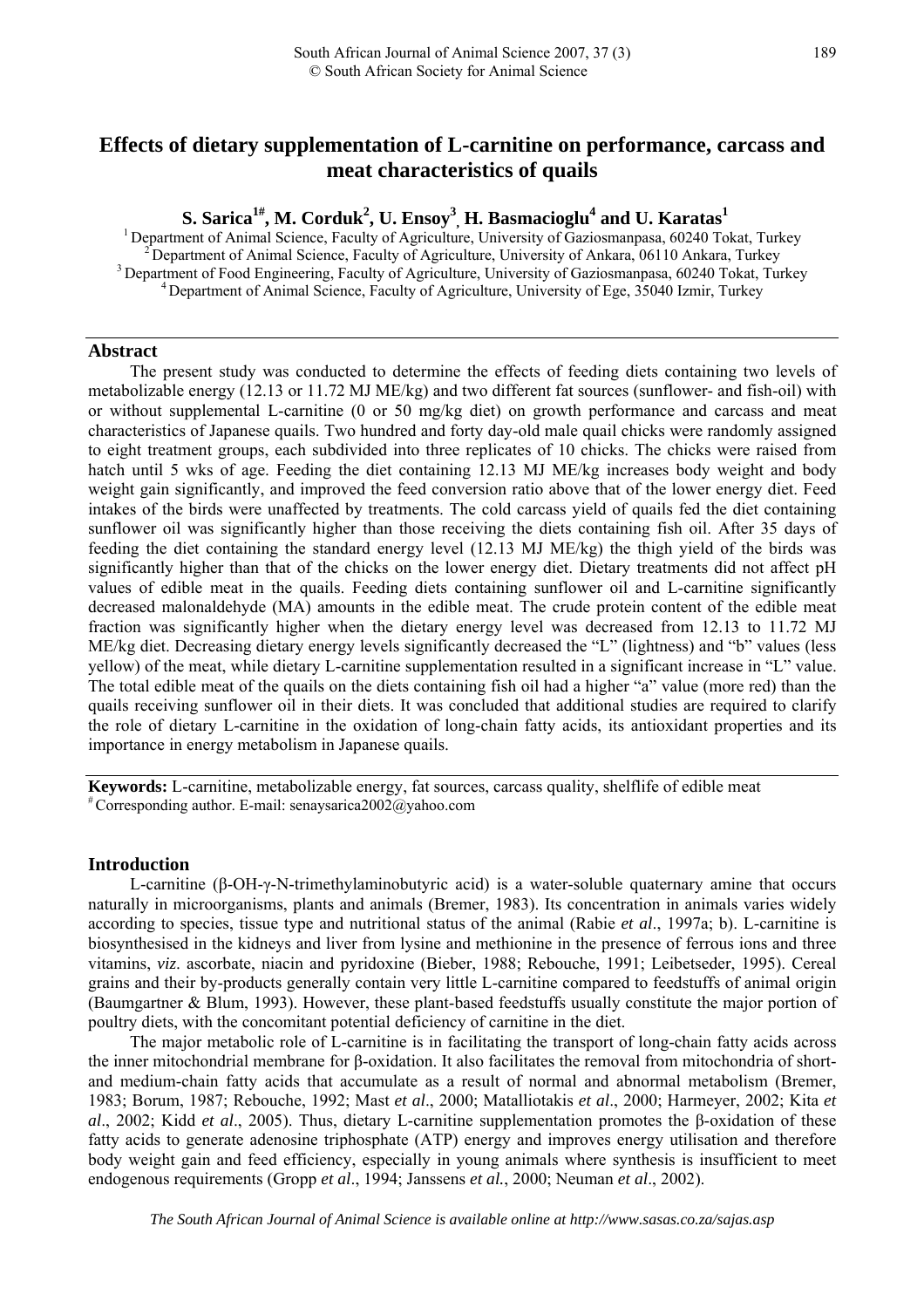Feeding diets with supplemental fat to poultry can have distinct economic advantages by providing increased energy levels at a lower cost. This is becoming a general practice in poultry production (Lopez-Bote *et al*., 1997; Russell *et al*., 2003). Fats added to the diet of fast growing broilers are generally rich in polyunsaturated fatty acids (PUFAs) (Lauridsen *et al*., 1997). Oils rich in PUFAs have a higher metabolizable energy (ME) than animal fats because PUFAs are better digested than saturated fatty acids (SFA) (Blanch *et al.*, 1995). Increasing the PUFAs content of poultry diets increases the proportion of unsaturated fatty acids in meat and other edible parts. Since lipid oxidation is a major problem in products enriched with n-3 PUFAs, it can be a primary causes of quality deterioration in meat and meat products. It can result in the production of off-flavours and odours, loss of pigment, loss of PUFAs and fat-soluble vitamins, increased drip losses and lower consumer acceptability (Cherian *et al*., 1996; Jensen *et al*., 1998; Lawlor *et al*., 1999; 2003; O'Sullivan *et al*., 2004b). However, previous studies have indicated that lipid oxidation in poultry products enriched in PUFAs can be prevented by dietary antioxidants (O'Sullivan *et al*., 2004a).

L-carnitine has antioxidant properties. It functions by reducing the availability of lipids for peroxidation by transporting fatty acids into the mitochondria for β-oxidation to generate ATP energy (Matalliotakis *et al*., 2000; Neuman *et al*., 2002; Rani & Panneerselvam, 2002). This reduces the amount of lipids available for peroxidation (Kalaiselvi & Panneerselvam, 1998). Furthermore, L-carnitine, through its antioxidant properties, has been shown to increase the activity and levels of antioxidant enzymes such as superoxide dismutase and glutathione peroxidase in the plasma of poultry (Neuman *et al*., 2002).

The number of studies on the effect of L-carnitine supplementation of quail diets is limited. Arslan *et al.* (2004) and Sarica *et al.* (2005) reported that dietary L-carnitine supplementation did not influence growth performance and carcass traits in quails significantly. Little research has been done to determine whether dietary L-carnitine supplementation can influence the performance, abdominal fat content, internal organ weights and carcass composition of broiler chickens fed diets containing different dietary ME or fat levels, or different dietary fat sources (Cartwright, 1986; Barker & Sell, 1994; Rabie & Szilagyi, 1998).

The aim of the present study was to determine the effects of feeding diets with two levels of ME and two sources of fat rich in long-chain PUFAs with or without supplemental L-carnitine on growth performance, and carcass and meat characteristics of Japanese quails.

## **Materials and Methods**

Two hundred and forty day-old male Japanese quail chicks (*Coturnix coturnix japonica*) obtained from a commercial hatchery were wing-banded, weighed and randomly assigned to eight groups, each of which was subdivided into three replicates of 10 chicks. From hatch until 5 wks of age the chicks were kept under uniform environmental conditions in wire cages equipped with nipple drinkers. Temperature was kept at 32 °C for the first week, 28 °C for the second week and 21 °C thereafter. A continuous lighting program was provided during the experiment. In a 2 x 2 x 2 factorial arrangement, the chicks were fed isonitrogenous diets containing two energy levels (a standard energy level of 12.13 MJ ME/kg or a lower level of 11.72 MJ ME/kg) and two different sources of fat (at 10 g/kg) rich in long-chain PUFAs (sunflower- or fish-oil) with or without supplemental L-carnitine (0 or 50 mg/kg diet). L-carnitine was in the form of Carniking (LONZA Ltd., Basel, Switzerland). The basal diets contained 8.43, 8.70, 8.42 and 8.59 mg L-carnitine/kg, respectively. The calculation of the L-carnitine content of these basal diets was based on the L-carnitine content in the ingredients used (Harmeyer *et al.*, 1998). The composition and the calculated nutrient content of the experimental diets are presented in Table 1. The experimental diets were designed as:

Diet I: Containing 12.13 MJ ME/kg and sunflower oil (SO) without L-carnitine (0 mg/kg diet); Diet II: Containing 12.13 MJ ME/kg and SO with L-carnitine (50 mg/kg diet); Diet III: Containing 11.72 MJ ME/kg and SO without L-carnitine (0 mg/kg diet); Diet IV: Containing 11.72 MJ ME/kg and SO with L-carnitine (50 mg/kg diet); Diet V: Containing 12.13 MJ ME/kg and fish oil (FO) without L-carnitine (0 mg/kg diet); Diet VI: Containing 12.13 MJ ME/kg and FO with L-carnitine (50 mg/kg diet); Diet VII: Containing 11.72 MJ ME/kg and FO without L-carnitine (0 mg/kg diet); Diet VIII: Containing 11.72 MJ ME/kg and FO with L-carnitine (50 mg/kg diet).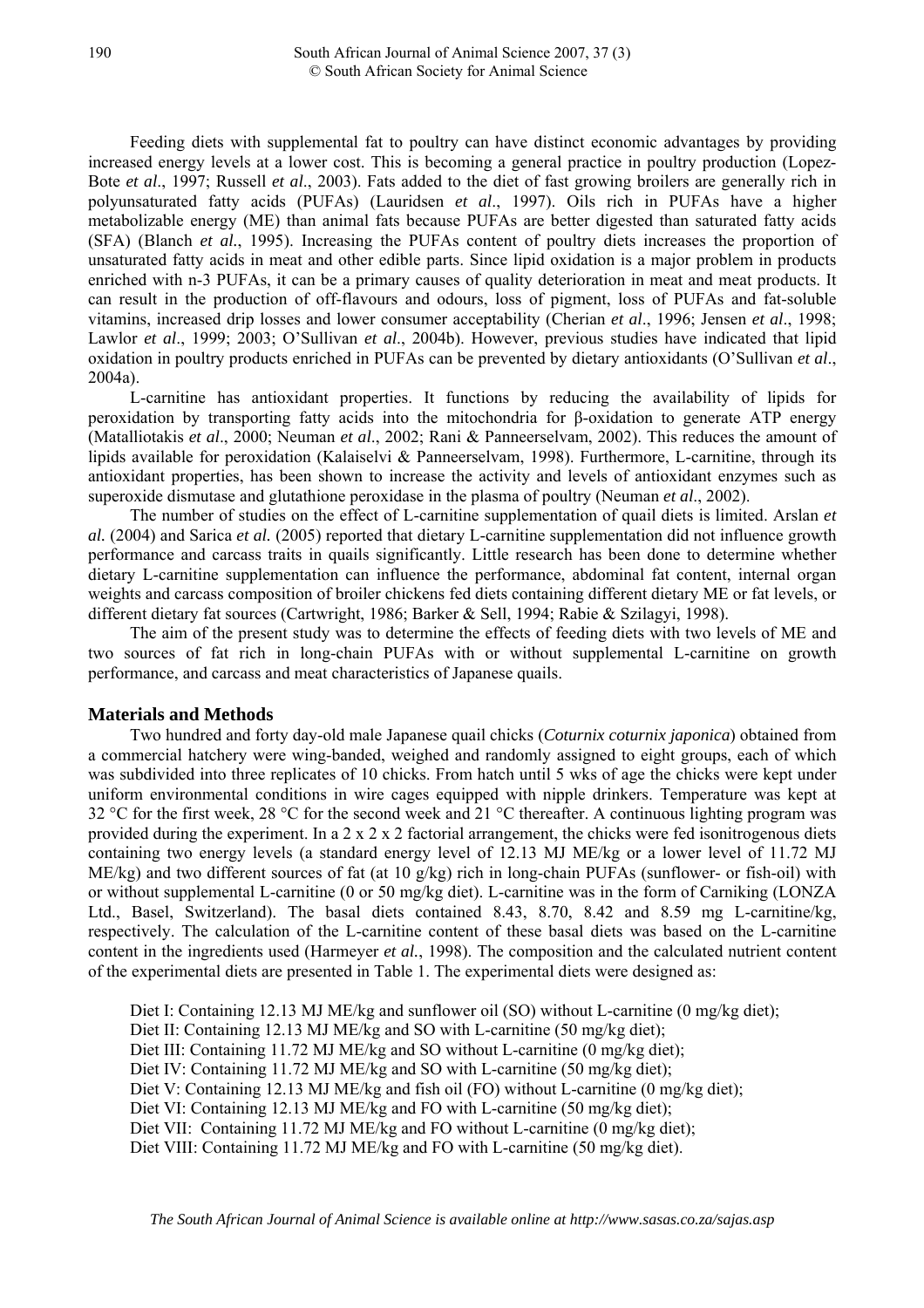Prior to diet formulation, feed ingredients were analyzed for crude protein (N x 6.25, CP), crude fat, starch and total sugar content, according to the methods of the AOAC (1984). Metabolizable energy of feed ingredients was calculated based on analyzed values of the ingredients (WPSA, 1989). Except for energy level, all diets were formulated to meet the minimum nutrient requirements of Japanese quails (NRC, 1994). The birds were fed a Japanese quail starter-grower diet from hatch to 5 wks of age. The experimental diets in mash form and drinking water were provided *ad libitum.* Sunflower oil was supplied by Orucoglu oil industry (Afyon, Turkey) and fish oil (Atlantic Salmon) by Camlibel Feed Industry (Izmir, Turkey). This study was conducted according to the guidelines of the Institutional Animal Care and Use Committee.

During the 35 d experimental period, the performance of the quails was evaluated by recording body weight gain, feed intake and feed conversion ratio. Individual body weights of quails were recorded at weekly intervals throughout the study. Feed intake for each of the replicate groups of each treatment was also recorded on a weekly basis. Feed conversion ratio was calculated weekly, as the amount of feed consumed per unit of body weight gain.

At the end of the experiment, 12 birds whose body weights were similar to the group average were selected from each treatment group and a total of 96 birds were slaughtered by severing the branchial vein. The carcasses were immediately plucked, processed (removal of head and feet), eviscerated (removal of gastrointestinal tract), weighed and then chilled overnight in a refrigerator (+4 °C). Measurements of carcass yield and carcass characteristics were done on the carcasses. Measurements included hot and cold carcass yields, carcass components (weights of eviscerated carcass, total edible parts, breast yield including bones, thigh plus drumstick including bones, breast meat yield and thigh plus drumstick meat yield, weights of some internal organs), abdominal fat content (as an absolute weight) and chemical composition of edible meat of quails (in terms of dry matter (DM), CP and ether extract contents of breast plus thigh meat). From one side of the breast and one thigh plus drumstick of each quail, meat (with skin) was excised and weighed separately. Edible parts of carcasses selected for nutrients analyses were homogenized using a blender with horizontal blades. Samples were frozen and stored in a freezer at –20 °C until further analyses. The carcasses were analyzed for DM, CP and crude fat according to the AOAC (1984). Fat was extracted with ethyl ether using a Soxhlet apparatus. The weights of some internal organs (heart, liver and gizzard) were measured individually. The weights of these internal organs were expressed as an absolute weight. The hot and cold carcass yields were calculated as a percentage of the preslaughter body weight of the quails.

The colour of the meat after slaughtering was measured using a Minolta Chromameter Model CR-300 (Minolta Camera Co., Chuo-Ku, Osaka 541, Japan), with "L", "a" and "b" values. Higher "L" values mean lighter intensity, higher "a" values mean more redness and higher "b" values indicate more yellowness. The pH value of meat samples was determined after slaughter. The pH was determined by blending a 10 g sample in 100 mL distilled water for one minute, and pH was measured using a pH meter (Model Inolab pH level-1) (Ensoy *et al.*, 2004).

An additional 96 birds were selected and slaughtered to determine the extent of lipid oxidation. Individual carcasses were placed in a sterile polypropylene bag and stored in a non-illuminated refrigerated cabinet overnight at +4 °C. After that the carcasses were trimmed to obtain the breast and thigh meat by removing skin, bones and connective tissue. These deboned breasts and thighs were ground through 5 mm plates using a domestic rust-free steel meat mincer. The ground meat samples were wrapped in aluminum foil and stored at  $-18$  °C for one month and then thawed overnight at  $+4$  °C for the lipid oxidation analyses. The extent of lipid oxidation in the ground meat samples was assessed on the basis of the amount of malonaldehyde in the examined samples according to a spectrophotometric method (Tarladgis *et al*., 1960). Ten g of sample were homogenized in a Waring Blendor with 50 mL of distilled water for 2 min. The mixture was then transferred into a Kjeldahl flask by washing with an additional 47.5 mL of distilled water and 2.5 mL of HCI solution was added to bring the pH to 1.5. A few saddle stores were added to prevent bumping. Assemble apparatus and heat flasks were maintained at the highest heat on the Kjeldahl distillation apparatus. After distillation of *ca*. 10 min from the moment boiling began, 50 mL of distillate were collected and 5 mL portions of the distillate were immediately pipetted into equal amounts of TBA reagent in 50 mL glass stoppered tubes. After stoppering the tubes, the content was mixed and immersed in a boiling water bath for 35 min. A distilled water-TBA reagent blank was prepared and treated like the samples. After heating, the tubes were cooled in tap water for 10 min. The optical densities of the samples were read against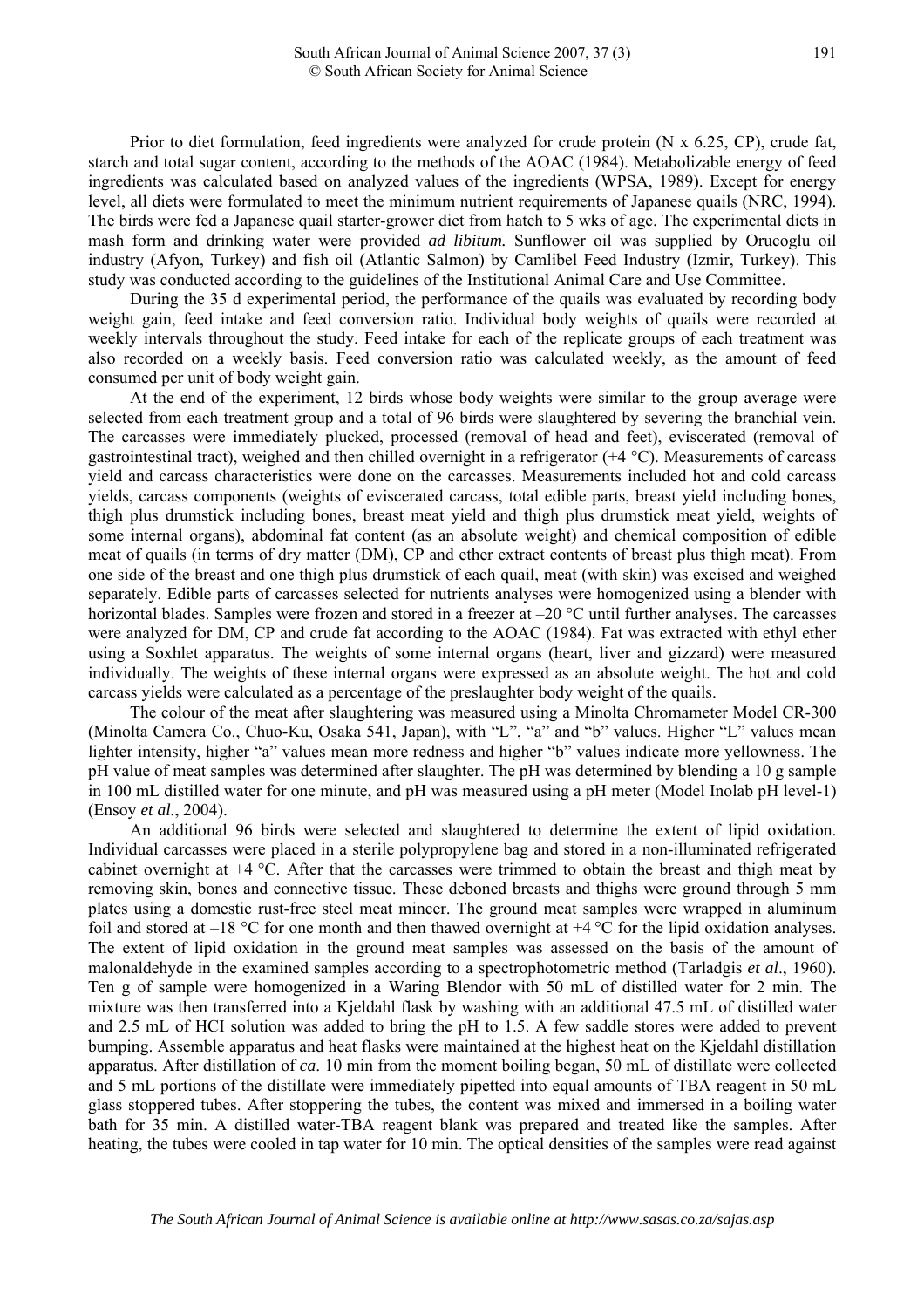a blank at a wavelength of 530 nm. The absorbance was converted to mg of malonaldehyde per 1000 g of meat by multiplying by the factor of 7.8 (Tarladgis *et al*., 1960).

The data obtained from the experiment were analyzed statistically using the General Linear Model Procedure of SPSSWIN (1994). Significant differences between treatment means were separated using the Duncan's Multiple Range Test with a 5% probability (Duncan, 1955).

 **Table 1** The ingredients and the calculated nutrient composition of the basal diets (as fed basis)

|                              | Content (g/kg diet) |          |                |                |  |  |  |  |  |
|------------------------------|---------------------|----------|----------------|----------------|--|--|--|--|--|
|                              | Diet I              | Diet III | Diet V         | Diet VII       |  |  |  |  |  |
| Ingredients                  |                     |          |                |                |  |  |  |  |  |
| Wheat                        | 45.0                | 45.0     | 45.0           | 45.0           |  |  |  |  |  |
| Maize                        | 411.3               | 444.7    | 410.5          | 443.9          |  |  |  |  |  |
| Full-fat soyabean            | 165.0               | 41.3     | 168.0          | 44.4           |  |  |  |  |  |
| Soyabean meal (470 g CP)     | 299.3               | 389.2    | 297.0          | 386.9          |  |  |  |  |  |
| Sunflower oil (SO)           | 10.0                | 10.0     | $\blacksquare$ | $\blacksquare$ |  |  |  |  |  |
| Fish oil (FO)                |                     |          | 10.0           | 10.0           |  |  |  |  |  |
| Dicalcium phosphate          | 48.2                | 47.3     | 48.3           | 47.3           |  |  |  |  |  |
| Limestone                    | 12.3                | 13.8     | 12.3           | 13.8           |  |  |  |  |  |
| Salt                         | 3.5                 | 3.5      | 3.5            | 3.5            |  |  |  |  |  |
| Vitamin premix*              | 2.5                 | 2.5      | 2.5            | 2.5            |  |  |  |  |  |
| Trace mineral premix**       | 1.0                 | 1.0      | 1.0            | 1.0            |  |  |  |  |  |
| DL-methionine                | 1.9                 | 1.7      | 1.9            | 1.7            |  |  |  |  |  |
| Total                        | 1000                | 1000     | 1000           | 1000           |  |  |  |  |  |
| Calculated composition       |                     |          |                |                |  |  |  |  |  |
| Dry matter                   | 892.8               | 889.5    | 892.6          | 889.3          |  |  |  |  |  |
| Metabolizable energy (MJ/kg) | 12.15               | 11.73    | 12.14          | 11.72          |  |  |  |  |  |
| Crude protein (CP)           | 240.3               | 240.3    | 240.3          | 240.3          |  |  |  |  |  |
| Crude fat                    | 60.06               | 39.10    | 60.07          | 39.20          |  |  |  |  |  |
| Calcium                      | 16.6                | 17.0     | 16.6           | 16.9           |  |  |  |  |  |
| Total phosphorus             | 12.6                | 12.6     | 12.6           | 12.6           |  |  |  |  |  |
| Ca/P Ratio                   | 1.32                | 1.35     | 1.32           | 1.34           |  |  |  |  |  |
| Available phosphorus         | 10.0                | 9.9      | 10.0           | 9.9            |  |  |  |  |  |
| Methionine                   | 5.0                 | 5.0      | 5.0            | 5.0            |  |  |  |  |  |
| Methionine+Cystine           | 9.0                 | 8.7      | 9.0            | 8.7            |  |  |  |  |  |
| Lysine                       | 13.2                | 13.2     | 13.2           | 13.2           |  |  |  |  |  |
| Carnitine (mg/kg)            | 8.43                | 8.70     | 8.42           | 8.59           |  |  |  |  |  |

\*Vitamin premix/kg diet: 12 000 IU Vitamin A; 1 500 IU vitamin D<sub>3</sub>; 50 mg vitamin E; 5 mg vitamin K<sub>3</sub>; 3 mg vitamin B<sub>1</sub>; 6 mg vitamin B<sub>2</sub>; 5 mg vitamin B<sub>6</sub>; 0.03 mg vitamin B<sub>12</sub>; 25 mg niacin; 12 mg Ca-D-pantothenate; 1 mg folic acid; 0.05 mg D-biotin; 2.5 mg apo-carotenoic acid ester; 400 mg choline chloride

\*\*Trace mineral premix/kg diet: 80 mg Mn; 60 mg Fe; 60 mg Zn; 5 mg Cu; 0.2 mg Co; 1 mg I; 0.15 mg Se

## **Results and Discussion**

The effects of feeding diets containing two levels of ME and two fat sources with or without supplemental L-carnitine on body weight, body weight gain, feed intake and feed conversion ratio of quails are summarized in Table 2. Dietary treatments did not affect body weights gain, cumulative feed intakes and feed conversion ratio of the quails over the 28 d of the experimental period ( $P > 0.05$ ) (Table 2). However, at 5 wks of age the body weights of the quails receiving the diets at the standard energy level (12.13 MJ ME/kg) were higher ( $P < 0.05$ ) than that of quails on the lower energy diets, irrespective of dietary fat source, level of added dietary L-carnitine and no interaction among dietary treatments were measured. These results are in agreement with others reported for Japanese quails (Sarica *et al.*, 2005) and broiler chickens (Cartwright, 1986; Barker & Sell, 1994; Rabie *et al*., 1997a; b; Celik *et al*., 2003). Sarica *et al.* (2005) reported that level of supplementary dietary L-carnitine did not affect body weight of Japanese quail chicks between 0 and 35 d of age. Similarly, Cartwright (1986) observed that body weight gain of broilers from 5 to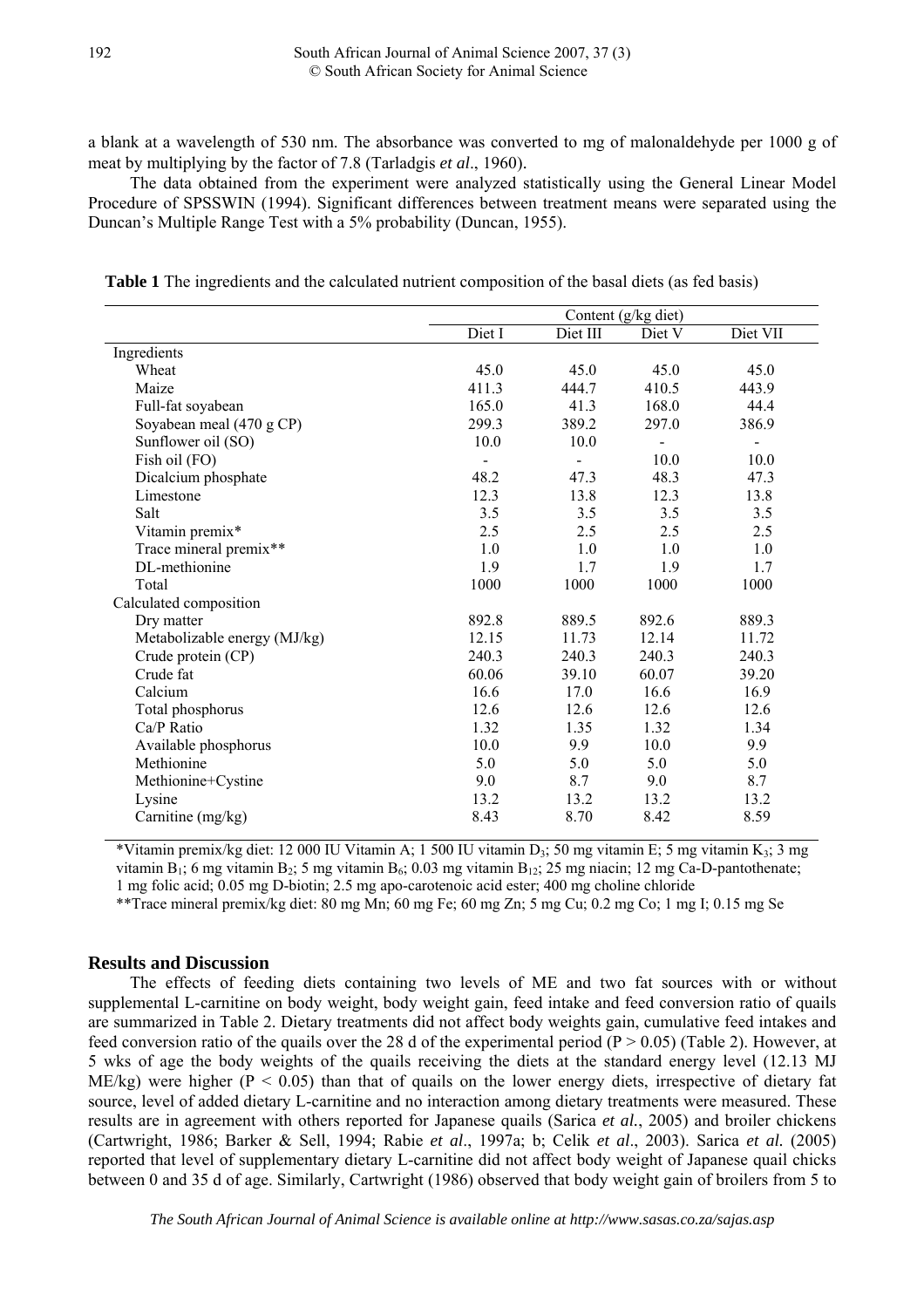7 wks of age was not affected by supplementing the diet with 500 mg L-carnitine/kg. He also reported that six and seven week body weights were significantly heavier in broilers fed high energy compared to low energy diets. Barker & Sell (1994) reported that the supplementation of dietary L-carnitine at 0, 50 or 100 mg/kg diet did not influence the body weight of broiler chickens fed low- or high-fat diets. Rabie *et al.* (1997a; b) showed that L-carnitine supplementation to diets had no significant effect on body weight of broilers at the end of the experimental period. Likewise, Celik *et al.* (2003) pointed out that no significant differences were detected in the body weights of broilers fed diets supplemented with L-carnitine.

**Table 2** The effects of feeding diets containing different levels of metabolizable energy (ME) and different fat sources with or without supplemental L-carnitine on body weight, body weight gain, cumulative feed intake and the feed conversion ratio of quails

| $L-$<br>Energy   |                                     |                  | Body weight |             | Body weight gain |             | Cumulative feed |                        | Feed conversion ratio |                  |
|------------------|-------------------------------------|------------------|-------------|-------------|------------------|-------------|-----------------|------------------------|-----------------------|------------------|
|                  | carnitine<br>level                  |                  |             | g           |                  | g           | intake, g       |                        |                       | g/g              |
|                  |                                     | level            | $0\;\rm d$  | 35 d        | 0 to 28 d        | 0 to 35 d   | 0 to 28 d       | $0$ to $35~\mathrm{d}$ | 0 to 28 d             | 0 to 35 d        |
| Fat source*      |                                     |                  |             |             |                  |             |                 |                        |                       |                  |
| SO               | 12.13                               | $\boldsymbol{0}$ | 7.6         | 168.3       | 132.6            | 160.7       | 370.2           | 539.3                  | 2.8                   | 3.4              |
| SO <sub>1</sub>  | 12.13                               | 50               | 7.5         | 167.5       | 129.2            | 160.0       | 372.2           | 551.7                  | 2.9                   | 3.5              |
| SO <sub>1</sub>  | 11.72                               | $\boldsymbol{0}$ | 7.5         | 162.1       | 129.0            | 154.6       | 379.0           | 556.3                  | 2.9                   | 3.6              |
| $\rm SO$         | 11.72                               | 50               | 7.6         | 164.5       | 129.5            | 156.9       | 377.8           | 556.3                  | 2.9                   | 3.6              |
| FO               | 12.13                               | $\boldsymbol{0}$ | 7.7         | 170.4       | 130.6            | 162.7       | 371.0           | 555.2                  | 2.8                   | 3.4              |
| <b>FO</b>        | 12.13                               | 50               | 7.6         | 165.8       | 127.2            | 158.2       | 366.8           | 552.2                  | 2.9                   | 3.5              |
| <b>FO</b>        | 11.72                               | $\boldsymbol{0}$ | 7.6         | 163.5       | 126.5            | 155.9       | 376.2           | 559.3                  | 3.0                   | 3.6              |
| <b>FO</b>        | 11.72                               | 50               | 7.7         | 163.3       | 128.2            | 155.6       | 373.7           | 550.8                  | 2.9                   | 3.5              |
|                  | Effect of fat sources*              |                  |             |             |                  |             |                 |                        |                       |                  |
| SO <sub>1</sub>  |                                     |                  | 7.6         | 165.6       | 130.1            | 158.0       | 374.8           | 550.9                  | 2.9                   | 3.5              |
| FO               |                                     |                  | 7.7         | 165.8       | 128.1            | 158.1       | 371.9           | 554.4                  | 2.9                   | $3.5$            |
|                  | Effect of energy level (MJ ME/kg)   |                  |             |             |                  |             |                 |                        |                       |                  |
|                  | 12.13                               |                  | 7.6         | $168.0^a$   | 129.9            | $160.4^a$   | 370.0           | 549.6                  | 2.9                   | $3.5^{\rm b}$    |
|                  | 11.72                               |                  | 7.6         | $163.4^{b}$ | 128.3            | $155.8^{b}$ | 376.7           | 555.7                  | 2.9                   | 3.6 <sup>a</sup> |
|                  | Effect of L-carnitine level (mg/kg) |                  |             |             |                  |             |                 |                        |                       |                  |
| $\boldsymbol{0}$ |                                     |                  | 7.6         | 166.1       | 129.7            | 158.5       | 374.1           | 552.5                  | 2.9                   | 3.5              |
| 50               |                                     |                  | 7.6         | 165.3       | 128.5            | 157.7       | 372.6           | 552.8                  | 2.9                   | 3.5              |
|                  | Pooled s.e.m.                       |                  | 0.102       | 0.994       | 0.844            | 0.955       | 2.289           | 3.3863                 | 0.0184                | 0.023            |
|                  | Source of variation (P value)       |                  |             |             |                  |             |                 |                        |                       |                  |
| Fat              |                                     |                  | 0.701       | 0.948       | 0.288            | 0.984       | 0.583           | 0.655                  | 0.533                 | 0.592            |
|                  | Energy                              |                  | 0.943       | 0.034       | 0.380            | 0.025       | 0.215           | 0.432                  | 0.023                 | 0.002            |
|                  | L-carnitine                         |                  | 0.906       | 0.700       | 0.548            | 0.672       | 0.780           | 0.978                  | 0.730                 | 0.654            |
|                  | Fat x Energy                        |                  | 0.952       | 0.985       | 0.980            | 0.990       | 0.905           | 0.544                  | 0.935                 | 0.452            |
|                  | Fat x L-carnitine                   |                  | 0.963       | 0.436       | 0.865            | 0.413       | 0.720           | 0.445                  | 0.558                 | 0.953            |
|                  | Energy x L-carnitine                |                  | 0.672       | 0.354       | 0.231            | 0.354       | 0.943           | 0.566                  | 0.155                 | 0.099            |
|                  | Fat x Energy x L-carnitine          |                  | 0.965       | 0.884       | 0.881            | 0.881       | 0.817           | 0.825                  | 0.948                 | 0.879            |
|                  |                                     |                  |             |             |                  |             |                 |                        |                       |                  |

\* SO - sunflower oil; FO - fish oil

<sup>a,b</sup> Means in the same column with like superscripts letters were not significantly different ( $P > 0.05$ )

Pooled s.e.m. - Pooled standard error of the differences among (or between) means

As indicated in Table 2, feeding the diet containing the standard energy level (12.13 MJ ME/kg) increased body weight gain and improved feed conversion ratio  $(P < 0.05)$  of the quails above those on the lower energy diet. Similarly, Rabie & Szilagyi (1998) reported significant reductions in body weight gain and deterioration in feed conversion of broilers over the experimental period when dietary energy level was decreased from 13.5 to 12.2 MJ ME/kg diet. In the present study feed intake of the quails was not affected  $(P > 0.05)$  by any of the dietary treatments (Table 2), in agreement with other research (Barker & Sell, 1994; Leibetseder, 1995; Rabie & Szilagyi, 1998; Lien & Horng, 2001; Xu *et al*., 2003). Barker & Sell (1994) observed no effect of supplemental dietary L-carnitine at levels of 0, 50 or 100 mg/kg diet, on body weight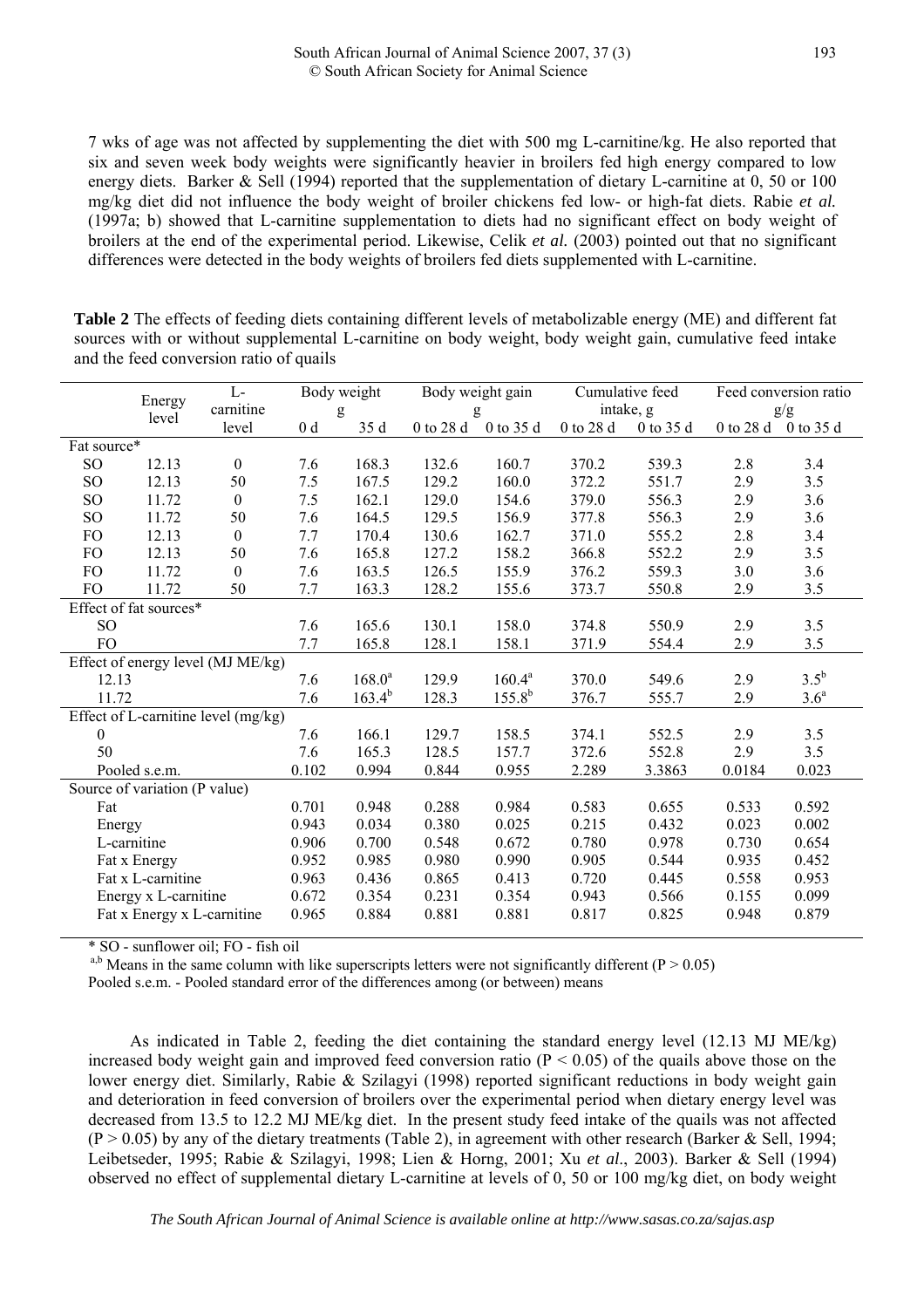gain, feed intake and feed efficiency of broiler chickens fed on low- or high-fat diets. Similarly, Leibetseder (1995) recorded that body weight gain and feed conversion ratio of broiler chickens were not influenced by dietary carnitine (L or DL form) at 200 mg/kg.

Lien & Horng  $(2001)$  recorded that the supplementation of 160 mg of L-carnitine/kg did not significantly influence the growth performance of broiler chickens. Xu *et al.* (2003) found no significant differences in body weight gain, feed intake or feed conversion of male broilers fed a diet supplemented with 0, 25, 50, 75 or 100 mg L-carnitine/kg diet. Contrary to these findings, Rabie *et al.* (1997b) reported that dietary L-carnitine supplementation at three levels (50, 100 or 150 mg/kg) significantly increased body weight gain of broiler chickens compared with those on a basal diet. These inconsistencies between studies could be the result of differences in levels of L-carnitine supplementation, levels of methionine and lysine in the diets, differences in ingredients and ME levels, the sexes of birds and/or the physiological status of the birds. No mortalities were recorded during the present experiment.

Carcass yields and carcass components of the quails at 35 d of age are presented in Table 3. Only limited information could be found in the literature on the effect of dietary L-carnitine supplementation on carcass yield or carcass components of poultry and other species. All carcass parameters studied except cold carcass yield and thigh yield were unaffected by fat source, dietary energy level or L-carnitine supplementation. Similarly, the interactions between dietary treatments were not significant for all carcass variables recorded except for cold carcass yield and thigh yield. The cold carcass yield of quails fed on the diets containing sunflower oil was higher than that of the birds on the diets containing fish oil ( $P < 0.05$ ). At 35 d of age the feeding the diets at standard energy level (12.13 MJ ME/kg) resulted in significant higher thigh yields (thighs plus drumsticks with bones) compared with the quails receiving the low energy diets.

The results of the present study are consistent with those of others (Cartwright, 1986; Barker & Sell, 1994; Rabie *et al*., 1997a; b; Leibetseder, 1995; Lien & Horng, 2001; Kita *et al*., 2002; Arslan *et al*., 2004). Cartwright (1986) found no significant effect on abdominal fat when L-carnitine was fed at.500 mg/kg diet from 5 to 7 wk of age. Barker & Sell (1994) reported that supplemental dietary L-carnitine (50 or 100 mg/kg) did not affect abdominal fat weight and breast meat yield of broiler chickens fed low- or high-fat diets. Leibetseder (1995) investigated the effect of carnitine and its precursors (methionine and lysine) in reducing the formation of abdominal fat in broiler chickens fed diets supplemented with 0 or 50 g fat/kg. He pointed out that abdominal fat content of broilers was not influenced by dietary carnitine supplementation (L or DL form) at a level of 200 mg/kg diet. Rabie *et al.* (1997a; b) noted that L-carnitine supplementation to broiler diets did not affect body weight at slaughter, absolute weights of eviscerated carcass, liver, heart, gizzard and giblets, breast and thigh yield and weight of total edible parts except abdominal fat pad weights. Lien & Horng (2001) demonstrated that supplementary carnitine did not significantly influence the abdominal fat pad and liver weight of broilers. Kita *et al.* (2002) also found that L-carnitine supplementation did not affect liver weights. Rabie & Szilagyi (1998) reported that dietary energy level, L-carnitine supplementation or the interaction between them did not affect heart, gizzard and giblets weights significantly. However, they found significant increases in breast and thigh meat yields and significant reductions in abdominal fat contents of broilers when supplementing L-carnitine. They also pointed out that a reduction in the dietary energy level from 13.5 to 12.2 MJ ME/kg in grower-finisher diets of broilers resulted in significant reductions in the 53 d body weight and concomitant decreases in weights of eviscerated carcass, liver, breast and breast meat yields, thigh and thigh meat yields, total edible parts and abdominal fat content of 53-d old broiler chickens. Lettner *et al.* (1992), Xu *et al.* (2002) and Xu *et al.* (2003) found that the abdominal fat content was significantly decreased by dietary L-carnitine supplementation. Although the carnitine groups in the present study consumed more L-carnitine than the control group, it had no positive effect on carcass yield and components and abdominal fat content of the 35-d old quails. The level of dietary L-carnitine used, the fat sources, ME levels of diets as well as the physiological status, sex and age of the quails might have contributed to the present results.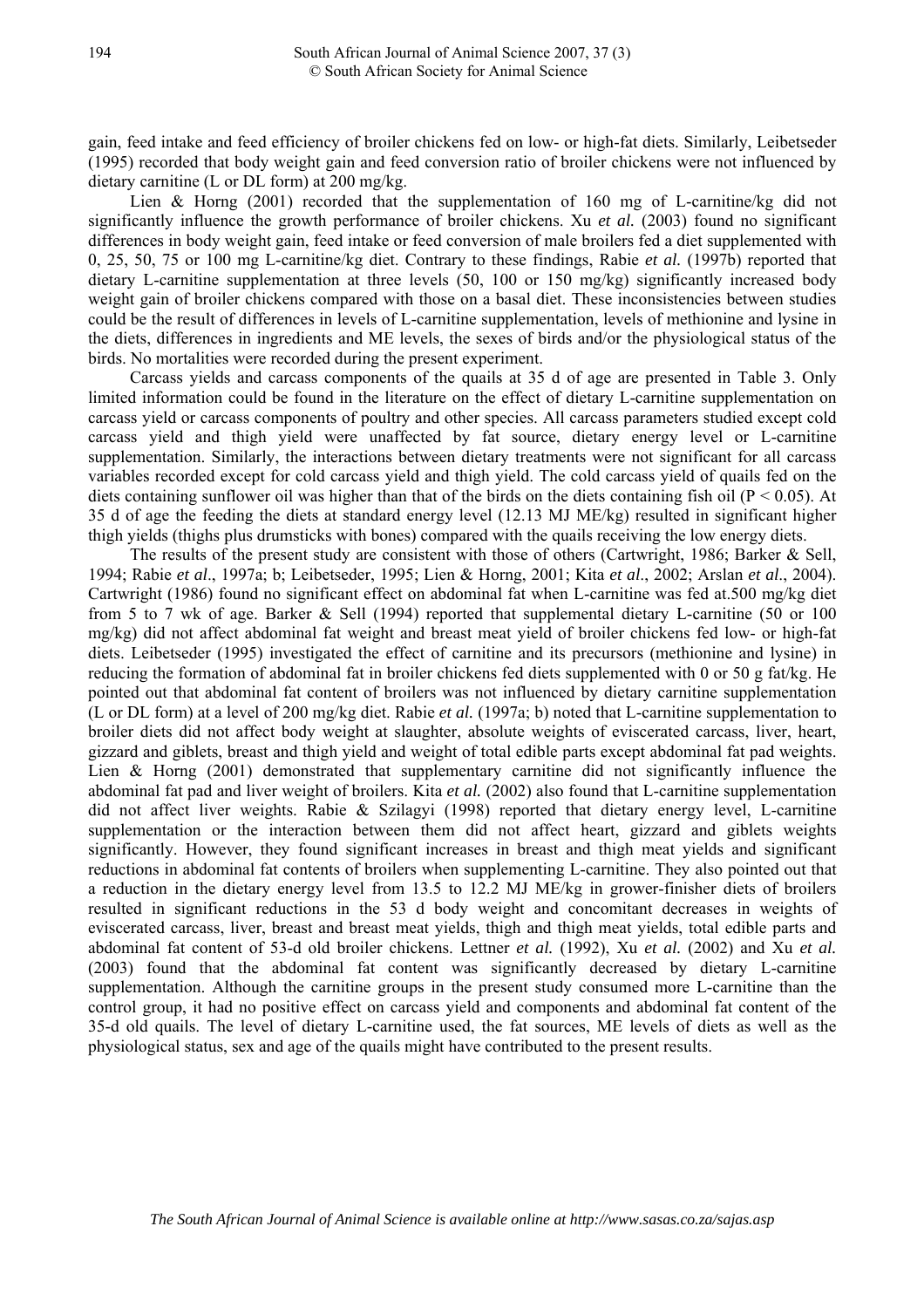| Table 3 Mean values (g) for carcass yields and components of 35-d old quails fed the diets containing two levels metabolizable energy (ME) and two different |  |  |  |
|--------------------------------------------------------------------------------------------------------------------------------------------------------------|--|--|--|
| sources of fat with or without supplemental L-carnitine from 0 to 35 d of age                                                                                |  |  |  |

|                        | Energy<br>level                     | L-carnitine<br>level | <b>BW</b> | Hot<br>carcass | $\rm EC$ | HCY   | <b>CCY</b> | Liver | Heart | Gizzard | <b>BY</b> | <b>BM</b> | <b>TY</b>         | <b>TM</b> | <b>TEP</b> | AF    |
|------------------------|-------------------------------------|----------------------|-----------|----------------|----------|-------|------------|-------|-------|---------|-----------|-----------|-------------------|-----------|------------|-------|
| Fat source*            |                                     |                      |           |                |          |       |            |       |       |         |           |           |                   |           |            |       |
| <sub>SO</sub>          | 12.13                               | $\boldsymbol{0}$     | 172.4     | 112.2          | 111.9    | 65.3  | 65.1       | 4.2   | 1.7   | 4.1     | 37.5      | 33.5      | 34.1              | 30.5      | 121.9      | 2.5   |
| <b>SO</b>              | 12.13                               | 50                   | 176.0     | 113.5          | 113.2    | 64.6  | 64.4       | 4.1   | 1.6   | 4.0     | 38.8      | 34.8      | 34.7              | 31.4      | 122.8      | 1.7   |
| <sub>SO</sub>          | 11.72                               | $\overline{0}$       | 163.0     | 103.5          | 103.0    | 63.7  | 63.4       | 4.3   | 1.5   | 4.0     | 39.3      | 35.7      | 35.3              | 31.5      | 112.9      | 1.8   |
| <b>SO</b>              | 11.72                               | 50                   | 177.0     | 112.5          | 112.2    | 63.7  | 63.5       | 3.5   | 1.6   | 3.8     | 37.6      | 33.8      | 32.0              | 28.8      | 121.0      | 1.8   |
| <b>FO</b>              | 12.13                               | $\overline{0}$       | 172.7     | 109.4          | 108.7    | 63.6  | 63.2       | 3.8   | 1.6   | 4.2     | 39.6      | 36.1      | 35.5              | 30.3      | 118.3      | 1.6   |
| FO                     | 12.13                               | 50                   | 171.9     | 108.0          | 107.6    | 62.6  | 62.6       | 4.1   | 1.5   | 4.0     | 39.5      | 35.9      | 35.3              | 31.6      | 117.2      | 1.5   |
| FO                     | 11.72                               | $\theta$             | 164.9     | 103.2          | 101.5    | 62.6  | 61.5       | 3.8   | 1.6   | 3.9     | 38.1      | 34.7      | 33.0              | 29.7      | 110.7      | 1.7   |
| FO                     | 11.72                               | 50                   | 168.8     | 107.6          | 107.2    | 63.9  | 63.7       | 3.4   | 1.6   | 4.0     | 39.2      | 34.8      | 32.9              | 29.8      | 116.3      | 1.4   |
| Effect of fat sources* |                                     |                      |           |                |          |       |            |       |       |         |           |           |                   |           |            |       |
| <sub>SO</sub>          |                                     |                      | 172.1     | 110.4          | 110.1    | 64.3  | $64.1^a$   | 4.0   | 1.6   | 4.0     | 38.3      | 34.5      | 34.0              | 30.6      | 119.7      | 2.0   |
| <b>FO</b>              |                                     |                      | 169.6     | 107.0          | 106.3    | 63.2  | $62.8^{b}$ | 3.8   | 1.6   | 4.0     | 39.1      | 35.4      | 34.2              | 30.3      | 115.6      | 1.6   |
|                        | Effect of energy level (MJ ME/kg)   |                      |           |                |          |       |            |       |       |         |           |           |                   |           |            |       |
| 12.13                  |                                     |                      | 173.3     | 110.8          | 110.4    | 64.0  | 63.8       | 4.0   | 1.6   | 4.1     | 38.9      | 35.1      | 34.9 <sup>a</sup> | 31.0      | 120.0      | 1.8   |
| 11.72                  |                                     |                      | 168.4     | 106.7          | 106.0    | 63.5  | 63.0       | 3.8   | 1.6   | 3.9     | 38.6      | 34.8      | $33.3^{b}$        | 30.0      | 115.2      | 1.7   |
|                        | Effect of L-carnitine level (mg/kg) |                      |           |                |          |       |            |       |       |         |           |           |                   |           |            |       |
| $\theta$               |                                     |                      | 168.3     | 107.1          | 106.3    | 63.8  | 63.3       | 4.0   | 1.6   | 4.0     | 38.6      | 35.0      | 34.5              | 30.5      | 116.0      | 1.9   |
| 50                     |                                     |                      | 173.4     | 110.4          | 110.0    | 63.7  | 63.6       | 3.8   | 1.6   | 4.0     | 38.8      | 34.8      | 33.7              | 30.4      | 119.3      | 1.6   |
| Pooled s.e.m.          |                                     |                      | 2.117     | 1.276          | 1.288    | 0.295 | 0.315      | 0.136 | 0.026 | 0.075   | 0.468     | 0.459     | 0.360             | 0.320     | 1.430      | 0.122 |
|                        | Source of variation (P value)       |                      |           |                |          |       |            |       |       |         |           |           |                   |           |            |       |
| Fat                    |                                     |                      | 0.556     | 0.184          | 0.136    | 0.072 | 0.035      | 0.351 | 0.972 | 0.737   | 0.407     | 0.324     | 0.888             | 0.743     | 0.229      | 0.096 |
| Energy                 |                                     |                      | 0.265     | 0.114          | 0.089    | 0.301 | 0.193      | 0.240 | 0.673 | 0.397   | 0.780     | 0.767     | 0.026             | 0.137     | 0.139      | 0.476 |
| L-carnitine            |                                     |                      | 0.230     | 0.195          | 0.143    | 0.957 | 0.708      | 0.350 | 0.430 | 0.613   | 0.880     | 0.862     | 0.299             | 0.896     | 0.329      | 0.248 |
| Fat x Energy           |                                     |                      | 0.879     | 0.767          | 0.816    | 0.281 | 0.384      | 0.907 | 0.268 | 0.934   | 0.522     | 0.324     | 0.241             | 0.759     | 0.987      | 0.605 |
| Fat x L-carnitine      |                                     |                      | 0.402     | 0.474          | 0.569    | 0.583 | 0.394      | 0.379 | 0.968 | 0.576   | 0.727     | 0.902     | 0.426             | 0.232     | 0.843      | 0.682 |
| Energy x L-carnitine   |                                     |                      | 0.385     | 0.191          | 0.151    | 0.251 | 0.150      | 0.226 | 0.291 | 0.804   | 0.640     | 0.445     | 0.190             | 0.069     | 0.166      | 0.423 |
|                        | Fat x Energy x L-carnitine          |                      | 0.738     | 0.841          | 0.927    | 0.563 | 0.417      | 0.962 | 0.881 | 0.476   | 0.302     | 0.354     | 0.164             | 0.371     | 0.807      | 0.278 |
|                        |                                     |                      |           |                |          |       |            |       |       |         |           |           |                   |           |            |       |

BW - body weight at slaughter; EC - eviscerated carcass (cooled carcass weight without neck and abdominal fat); HCY - hot carcass yield; CCY - cold carcass yield;

BY - breast yield; BM - breast meat; TY - thigh plus drumstick yield; TM - thigh plus drumstick meat; AF - abdominal fat; TEP - total edible meat (EC plus giblets; the latter includes the edible offal of the carcass, i.e. liver, heart and gizzard)

\* SO - sunflower oil; FO - fish oil

<sup>a,b</sup> Means in the same column with like superscripts letters were not significantly different ( $P > 0.05$ )

Pooled s.e.m. - Pooled standard error of the differences among (or between) means

*The South African Journal of Animal Science is available online at http://www.sasas.co.za/sajas.asp*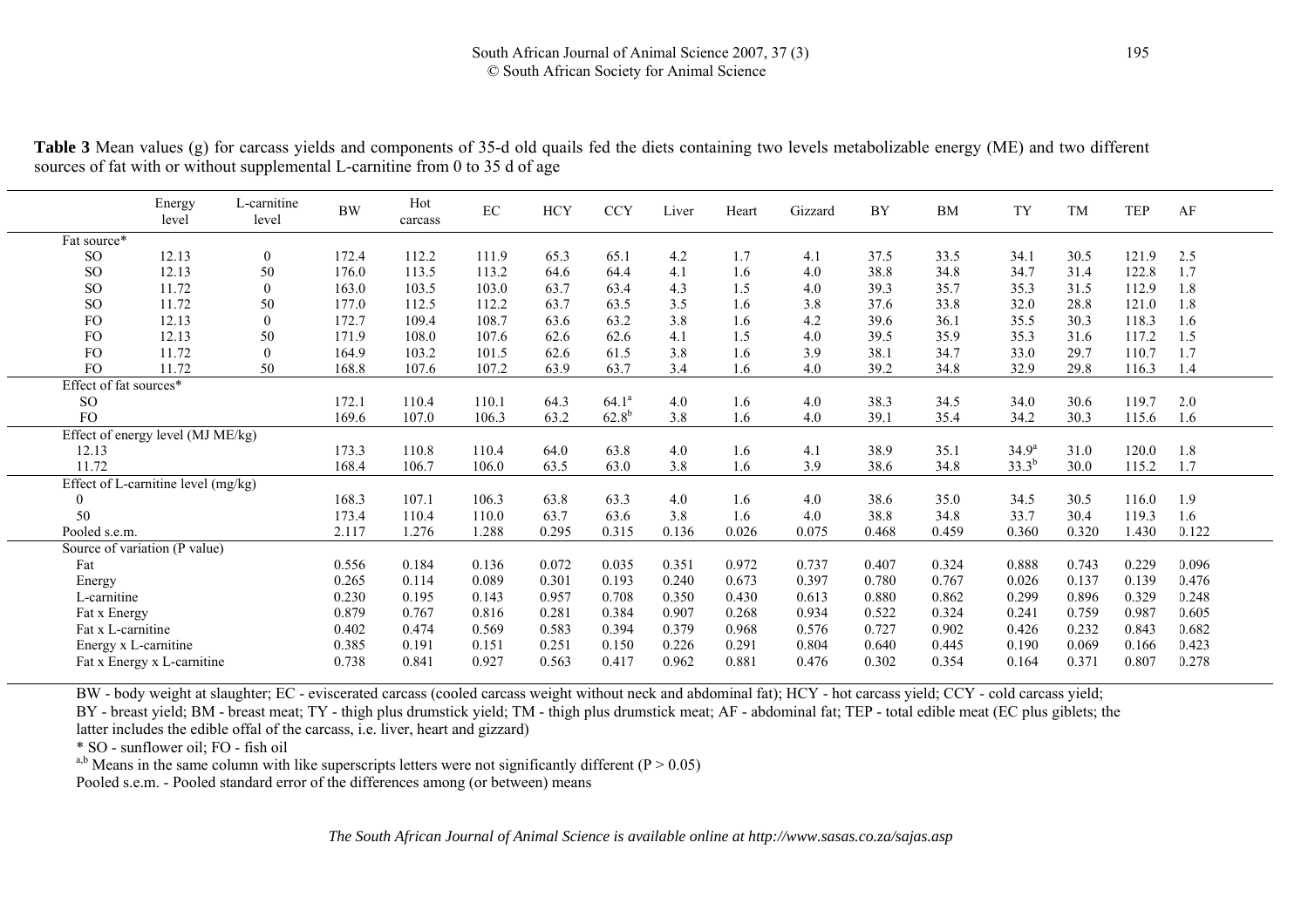In theory dietary L-carnitine supplementation could play a role in reducing undesirable carcass fat in poultry. It is suggested that if dietary fat sources rich in long-chain fatty acids have been included in the diets at levels higher than 10 g/kg, and if different levels of L-carnitine were investigated, the role of dietary L-carnitine supplementation in energy metabolism might have been more evident, especially its effects on carcass parameters, abdominal fat content and ether extract contents of total edible meat of quails. The abdominal fat and ether extract contents of total edible meat of the quails might have been influenced by differences in the fatty acid composition of dietary fat because L-carnitine has a key role in facilitating the transport of long-chain fatty acids across the inner mitochondrial membrane for β-oxidation to generate ATP, thereby reducing their availability for esterification to triacylglycerols and storage in the adipose tissues (Rabie & Szilagyi, 1998).

As shown in Table 4, dietary treatments did not affect the pH of total edible meat in quails at any stage of the study ( $P > 0.05$ ). No information could be obtain from the literature on the effect of dietary L-carnitine, ME levels and fat source on pH values of total edible quail meat.

**Table 4** The effects of feeding with the diets containing two metabolizable energy (ME) levels and two fat sources with or without supplemental L-carnitine on pH and MA amounts of total edible meat in quails

|                                     | Energy level | L-carnitine<br>level | pH    | MA (mg/kg)<br>sample)** |
|-------------------------------------|--------------|----------------------|-------|-------------------------|
| Fat Source*                         |              |                      |       |                         |
| SO <sub>1</sub>                     | 12.13        | $\mathbf{0}$         | 6.2   | 3.8                     |
| SO <sub>1</sub>                     | 12.13        | 50                   | 6.2   | 2.4                     |
| SO <sub>1</sub>                     | 11.72        | $\mathbf{0}$         | 6.2   | 4.2                     |
| SO <sub>1</sub>                     | 11.72        | 50                   | 6.2   | 2.0                     |
| FO                                  | 12.13        | $\boldsymbol{0}$     | 6.3   | 5.8                     |
| <b>FO</b>                           | 12.13        | 50                   | 6.2   | 3.5                     |
| <b>FO</b>                           | 11.72        | $\boldsymbol{0}$     | 6.2   | 5.3                     |
| FO                                  | 11.72        | 50                   | 6.3   | 2.8                     |
| Effect of fat sources*              |              |                      |       |                         |
| SO <sub>1</sub>                     |              |                      | 6.2   | 3.1 <sup>b</sup>        |
| FO                                  |              |                      | 6.3   | $4.4^a$                 |
| Effect of energy level (MJ ME/kg)   |              |                      |       |                         |
| 12.13                               |              |                      | 6.2   | 3.9                     |
| 11.72                               |              |                      | 6.2   | 3.6                     |
| Effect of L-carnitine level (mg/kg) |              |                      |       |                         |
| $\mathbf{0}$                        |              |                      | 6.2   | 4.8 <sup>a</sup>        |
| 50                                  |              |                      | 6.2   | $2.7^{b}$               |
| Pooled s.e.m.                       |              |                      | 0.082 | 0.202                   |
| Source of variation (P value)       |              |                      |       |                         |
| Fat                                 |              |                      | 0.066 | 0.001                   |
| Energy                              |              |                      | 0.483 | 0.337                   |
| L-carnitine                         |              |                      | 0.689 | 0.001                   |
| Fat x Energy                        |              |                      | 0.423 | 0.352                   |
| Fat x L-carnitine                   |              |                      | 0.368 | 0.362                   |
| Energy x L-carnitine                |              |                      | 0.582 | 0.299                   |
| Fat x Energy x L-carnitine          |              |                      | 0.802 | 0.566                   |
|                                     |              |                      |       |                         |

\* SO - sunflower oil; FO - fish oil

\*\* MA - malonaldehyde

<sup>a,b</sup> Means in the same column with like superscripts letters were not significantly different ( $P > 0.05$ ) Pooled s.e.m. - Pooled standard error of the differences among (or between) means

Quails fed diets containing sunflower oil had lower malonaldehyde (MA) amounts than the ones receiving the diets containing fish oil ( $P < 0.05$ ). Such a response is related to the higher level of long-chain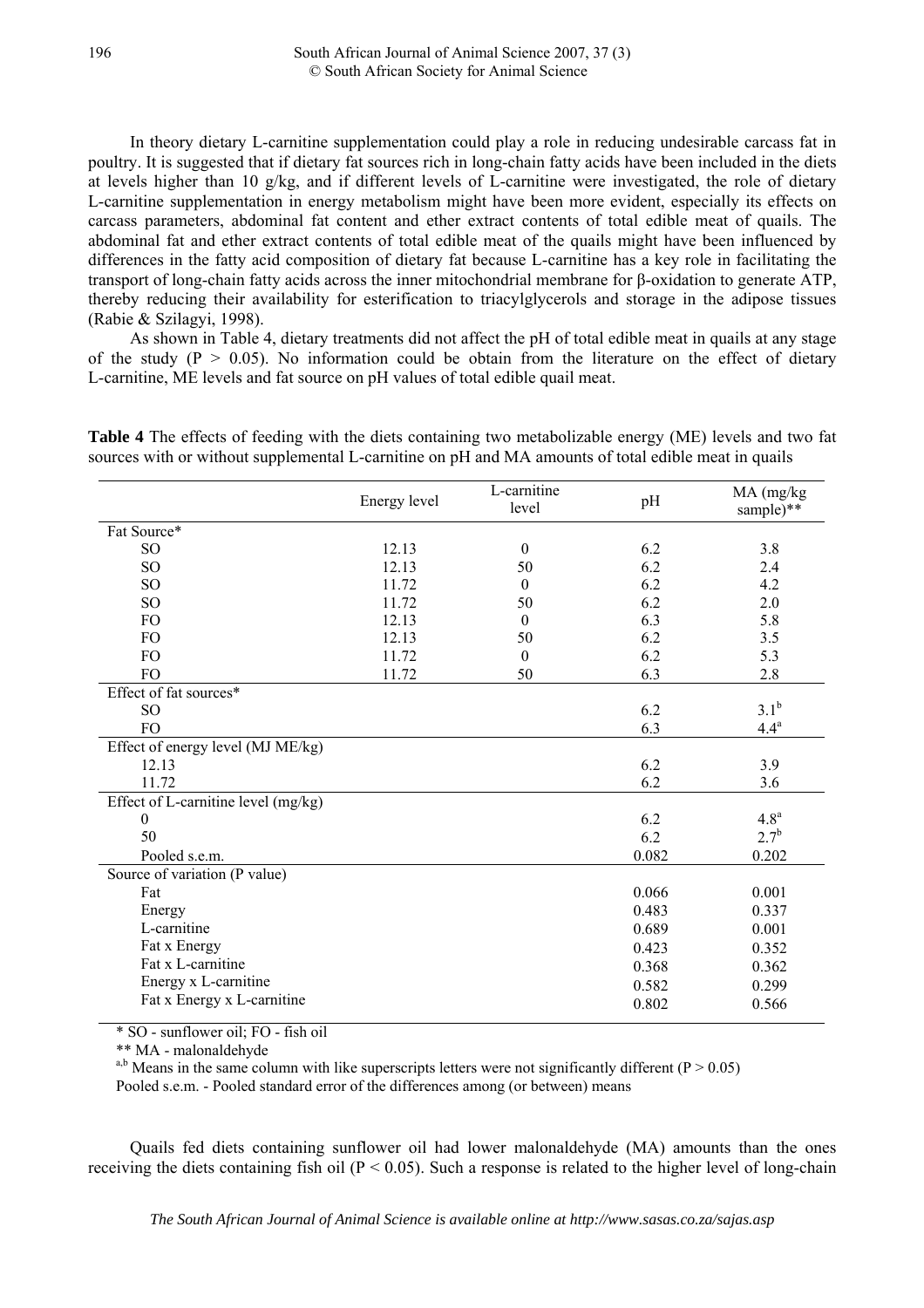fatty acids in fish oil compared to sunflower oil. However, there was no reduction ( $P > 0.05$ ) in MA amounts of total edible meat in quails when the dietary energy level was decreased from 12.13 to 11.72 MJ ME/kg diet. Level of dietary energy did not have any significant effect on the ether extract content of the meat. Therefore, a significant effect of dietary energy level on MA amounts was not expected. However, dietary L-carnitine supplementation decreased ( $P < 0.05$ ) MA amounts of meat compared to the control. Decreasing MA amounts of edible meat observed in the present study in response to L-carnitine supplementation might be attributed at least partly to an increased rate of the transport of long-chain fatty acids into the mitochondria. Dietary L-carnitine supplementation promotes the β-oxidation of these fatty acids to generate ATP energy and improves energy utilisation (Rabie *et al*., 1997b; Neuman *et al*., 2002). Consequently, L-carnitine supplementation to diets reduces the amount of long-chain fatty acids availability for esterification to triacylglycerols and storage in the adipose tissue (Barker & Sell, 1994; Xu *et al*., 2003).

|                        | Energy                              | L-carnitine  | Nutrient composition of total edible meat, % |            |                |               |  |  |  |  |
|------------------------|-------------------------------------|--------------|----------------------------------------------|------------|----------------|---------------|--|--|--|--|
|                        | level                               | level        | Moisture                                     | Dry matter | Crude protein  | Ether extract |  |  |  |  |
| Fat source*            |                                     |              |                                              |            |                |               |  |  |  |  |
| SO                     | 12.13                               | $\theta$     | 68.4                                         | 31.6       | 19.6           | 8.3           |  |  |  |  |
| SO <sub>1</sub>        | 12.13                               | 50           | 69.0                                         | 31.0       | 19.5           | 7.7           |  |  |  |  |
| SO <sub>1</sub>        | 11.72                               | $\mathbf{0}$ | 69.8                                         | 30.2       | 20.1           | 7.0           |  |  |  |  |
| SO                     | 11.72                               | 50           | 69.1                                         | 30.9       | 20.9           | 7.5           |  |  |  |  |
| <b>FO</b>              | 12.13                               | $\theta$     | 69.5                                         | 30.5       | 20.6           | 6.7           |  |  |  |  |
| FO                     | 12.13                               | 50           | 69.4                                         | 30.6       | 19.7           | 6.6           |  |  |  |  |
| <b>FO</b>              | 11.72                               | $\theta$     | 68.7                                         | 31.3       | 20.5           | 8.2           |  |  |  |  |
| <b>FO</b>              | 11.72                               | 50           | 69.3                                         | 30.7       | 20.4           | 7.2           |  |  |  |  |
| Effect of fat sources* |                                     |              |                                              |            |                |               |  |  |  |  |
| <b>SO</b>              |                                     |              | 69.1                                         | 30.9       | 20.0           | 7.6           |  |  |  |  |
| FO                     |                                     |              | 69.2                                         | 30.8       | 20.3           | 7.2           |  |  |  |  |
|                        | Effect of energy level (MJ ME/kg)   |              |                                              |            |                |               |  |  |  |  |
| 12.13                  |                                     |              | 69.0                                         | 30.9       | $19.9^{b}$     | 7.3           |  |  |  |  |
| 11.72                  |                                     |              | 69.2                                         | 30.7       | $20.5^{\rm a}$ | 7.5           |  |  |  |  |
|                        | Effect of L-carnitine level (mg/kg) |              |                                              |            |                |               |  |  |  |  |
| $\mathbf{0}$           |                                     |              | 69.1                                         | 30.9       | 20.2           | 7.6           |  |  |  |  |
| 50                     |                                     |              | 69.2                                         | 30.8       | 20.1           | 7.3           |  |  |  |  |
| Pooled s.e.m.          |                                     |              | 0.165                                        | 0.170      | 0.121          | 0.242         |  |  |  |  |
|                        | Source of variation (P value)       |              |                                              |            |                |               |  |  |  |  |
| Fat                    |                                     |              | 0.640                                        | 0.528      | 0.178          | 0.358         |  |  |  |  |
| Energy                 |                                     |              | 0.610                                        | 0.501      | 0.010          | 0.768         |  |  |  |  |
| L-carnitine            |                                     |              | 0.839                                        | 0.989      | 0.657          | 0.536         |  |  |  |  |
| Fat x Energy           |                                     |              | 0.058                                        | 0.098      | 0.165          | 0.065         |  |  |  |  |
|                        | Fat x L-carnitine                   |              | 0.673                                        | 0.822      | 0.060          | 0.586         |  |  |  |  |
|                        | Energy x L-carnitine                |              | 0.649                                        | 0.536      | 0.079          | 0.967         |  |  |  |  |
|                        | Fat x Energy x L-carnitine          |              | 0.126                                        | 0.195      | 0.927          | 0.307         |  |  |  |  |

**Table 5** The effects of feeding with the diets containing two metabolizable energy (ME) levels and two fat sources with or without supplemental L-carnitine on nutrient composition of total edible meat in quails

\* SO - sunflower oil; FO - fish oil

<sup>a,b</sup> Means in the same column with like superscripts letters were not significantly different ( $P > 0.05$ ) Pooled s.e.m. - Pooled standard error of the differences among (or between) means

Dietary treatments did not affect the DM, moisture, CP and ether extract content of the edible meat (breast plus thigh meat) of the quails at 35-d of age (Table 5). The CP content of the edible meat increased  $(P \le 0.05)$  when dietary energy level decreased from 12.13 to 11.72 MJ ME/kg diet. These findings concur with that of other authors (Barker & Sell, 1994; Rabie *et al*., 1997b; Celik & Ozturkcan, 2003). Barker & Sell (1994) noted that percentage carcass DM or moisture, CP and ether extract were not influenced by dietary L-carnitine supplementation, irrespective of the level of dietary fat. They pointed out that percentage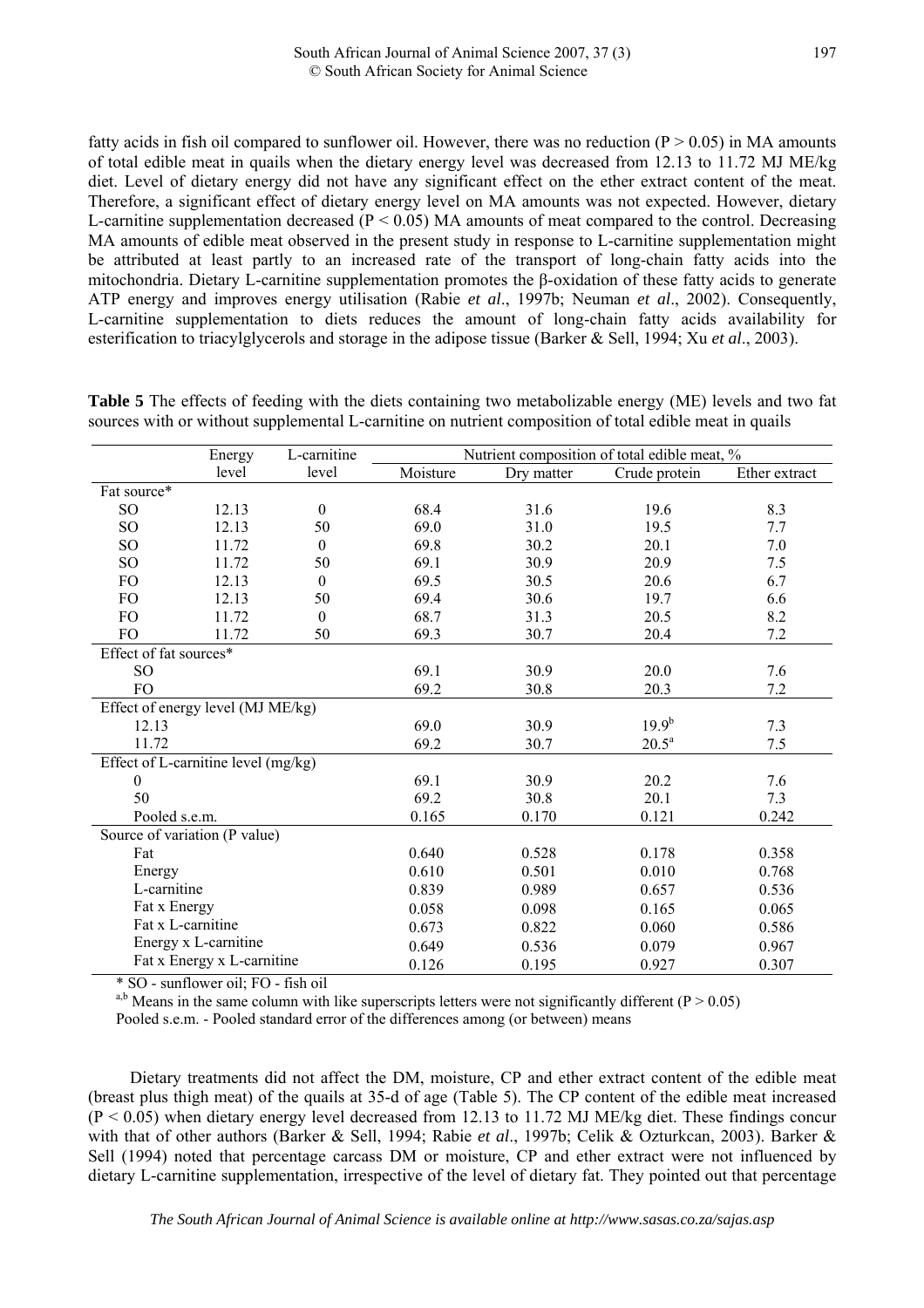carcass protein significantly decreased as dietary ME increased with the increase in dietary fat supplementation from 10 to 50 g/kg. Rabie *et al.* (1997b) reported that L-carnitine supplementation to broiler diets did not significantly affect the DM, CP and ether extract content of breast and thigh meat. Celik & Ozturkcan (2003) showed that carcass DM, crude fat and CP content in broiler chickens were not significantly influenced by dietary L-carnitine supplementation. However, Xu *et al.* (2003) reported that the crude fat content in breast muscle of male broilers increased significantly upon the supplementation of 50 and 75 mg L-carnitine/kg diet.

|                                     | Energy | L-carnitine  |                      | Colour value         |               |
|-------------------------------------|--------|--------------|----------------------|----------------------|---------------|
|                                     | level  | level        | L                    | a                    | b             |
| Fat Source*                         |        |              |                      |                      |               |
| SO <sub>1</sub>                     | 12.13  | $\theta$     | 52.6833              | 12.8760              | 13.2067       |
| SO <sub>1</sub>                     | 12.13  | 50           | 52.1217              | 13.5408              | 12.6142       |
| SO <sub>1</sub>                     | 11.72  | $\theta$     | 49.4783              | 13.0017              | 11.9375       |
| SO <sub>1</sub>                     | 11.72  | 50           | 50.8158              | 13.3733              | 12.0292       |
| FO                                  | 12.13  | $\theta$     | 50.5508              | 14.0708              | 12.9667       |
| FO                                  | 12.13  | 50           | 53.2550              | 13.8917              | 13.2542       |
| FO                                  | 11.72  | $\mathbf{0}$ | 48.9000              | 13.8825              | 11.7792       |
| FO                                  | 11.72  | 50           | 50.1042              | 13.5600              | 12.0358       |
| Effect of fat sources*              |        |              |                      |                      |               |
| SO <sub>1</sub>                     |        |              | 51.3576              | $13.1790^{b}$        | 12.4916       |
| F <sub>O</sub>                      |        |              | 50.7025              | 13.8513 <sup>a</sup> | 12.5090       |
| Effect of energy level (MJ ME/kg)   |        |              |                      |                      |               |
| 12.13                               |        |              | 52.1839 <sup>a</sup> | 13.5525              | $13.0220^a$   |
| 11.72                               |        |              | $49.8246^{b}$        | 13.4544              | $11.9454^{b}$ |
| Effect of L-carnitine level (mg/kg) |        |              |                      |                      |               |
| $\boldsymbol{0}$                    |        |              | $50.5373^{b}$        | 13.4235              | 12.5157       |
| 50                                  |        |              | 51.5742 <sup>a</sup> | 13.5915              | 12.4833       |
| Pooled s.e.m.                       |        |              | 0.29126              | 0.10701              | 0.10406       |
| Source of variation (P value)       |        |              |                      |                      |               |
| Fat                                 |        |              | 0.276                | 0.002                | 0.731         |
| Energy                              |        |              | 0.001                | 0.496                | 0.001         |
| L-carnitine                         |        |              | 0.027                | 0.517                | 0.952         |
| Fat x Energy                        |        |              | 0.890                | 0.562                | 0.446         |
| Fat x L-carnitine                   |        |              | 0.137                | 0.064                | 0.150         |
| Energy x L-carnitine                |        |              | 0.849                | 0.597                | 0.367         |
| Fatx Energy x L-carnitine           |        |              | 0.107                | 0.856                | 0.324         |

**Table 6** The effects of dietary treatments on "L", "a" and "b" values of quail meat

\* SO - sunflower oil; FO - fish oil

<sup>a,b</sup> Means in the same column with like superscripts letters were not significantly different (P > 0.05)

Pooled s.e.m. - Pooled standard error of the differences among (or between) means

L - Lightness; a - Redness; b - Yellowness

The effects of dietary treatments on "L", "a" and "b" values of quail meat are presented in Table 6. An increase in dietary energy level from 11.72 to 12.13 MJ ME/kg diet increased ( $P < 0.05$ ) the lightness and yellowness of the meat. The presence of xanthophyll in maize might have increased the yellow colour in the meat. Likewise, dietary L-carnitine supplementation resulted in a significant increase in "L" value. Such a response could be related to the inhibiting effect of L-carnitine supplementation on muscle myoglobin oxidation in the meat. The meat of the quails receiving the diets containing fish oil was significantly more red (higher "a" value) than those of quails fed the diets containing sunflower oil. Other dietary treatments except the fat source did not affect the "a" value of meat. Fish oil contains astaxanthin, a naturally occurring carotenoid red pigment. This is a powerful biological antioxidant protecting cell membranes, cells and tissues against lipid peroxidation. The present result could be attributed to the astaxanthin content of fish oil.

198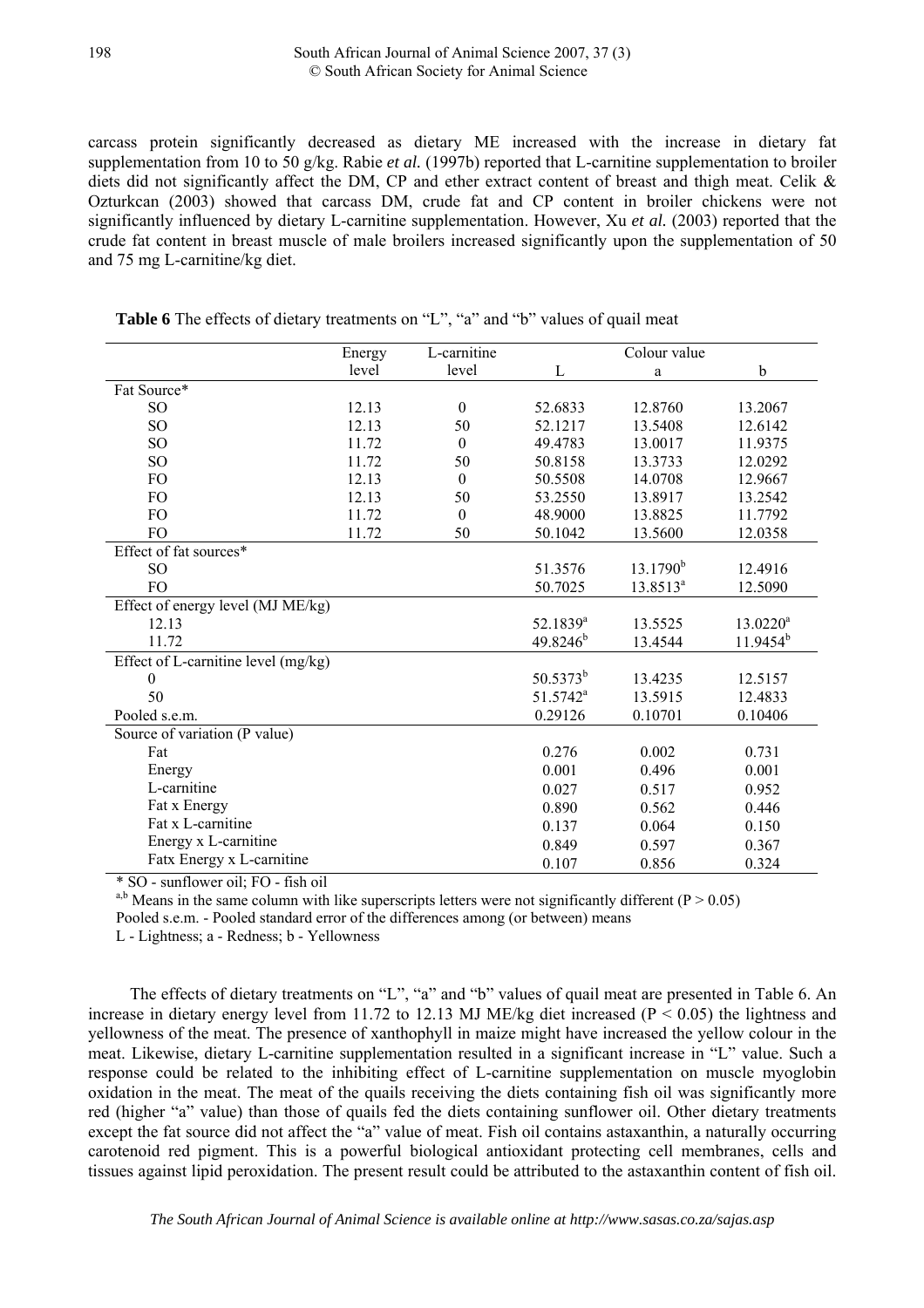There was a significant reduction in the "b" value (less yellow) of quail meat when the dietary energy level was decreased from 12.13 to 11.72 MJ ME/kg diet.

## **Conclusions**

The feeding of diets with a standard energy level (12.13 MJ ME/kg) significantly increased body weight, body weight gain and improved feed conversion ratio and inhibited myoglobin oxidation by increasing the yellow colour of meat in Japanese quails compared to the low energy diets. The diets lower in energy level significantly increased the CP content of total edible meat of the quails. Use of fish oil with supplemental L-carnitine in quail diets or feeding diets containing sunflower oil significantly increased the shelflife stability of meat.

Further investigations are required to identify the role of L-carnitine in the oxidation of long-chain fatty acids, its antioxidant properties and importance in energy metabolism. The effects of L-carnitine when feeding diets with higher levels of dietary fat on the fatty acid composition of quail meat, the activity of antioxidant enzymes in carcass parameters and serum, and changes in MA amounts, colour and pH values of meat under different storage conditions require further investigation.

#### **References**

- Arslan, C., Citil, M. & Saatci, M., 2004. Effects of L-carnitine administration on growth performance, carcass traits and some serum components of Japanese quail (*Coturnix cot. japonica*). Arch. Geflügelk. 68 (3), 111-114.
- AOAC, 1984. Official Methods of Analysis (14<sup>th</sup> ed.). Ed. Williams, S., Association of Official Analytical Chemists, Inc., Arlinton, Virginia, USA.
- Barker, D.L. & Sell, J.L., 1994. Dietary carnitine did not influence performance and carcass composition of broiler chickens and young turkeys fed low- or high-fat diets. Poult. Sci. 73, 281-287.
- Baumgartner, M. & Blum, R., 1993. L-carnitine in animal nutrition. In: Vitamine and weitere zusatzstoffe bei mensch und tier (Vitamins and other supplements for humans and animals). Eds. Flachowsky, G. & Schubert, R., Friedrich-Schiller Univ., Jena, Germany. pp. 413-418.
- Bieber, L.L., 1988. Carnitine. Annu Rev Biochem. 57, 261-283.
- Blanch, A., Barroeta, A.C., Baucells, M.D. & Punchal, F., 1995. The nutritive value of dietary fats in relation to their chemical composition. Apparent fat availability and metabolizable energy in two-week-old chicks. Poult. Sci. 74, 1335-1340.
- Borum, P.R., 1987. Role of carnitine in lipid metabolism. In: Lipids in Modern Nutrition. Eds. Horisberger, M. & Bracco, U., Vevey/New York. pp. 51-58.
- Bremer, J., 1983. Carnitine metabolism and functions. Physiol. Rev. 63, 1420-1480.
- Cartwright, A.L., 1986. Effect of carnitine and dietary energy concentration on body weight and body lipid of growing broilers. Poult. Sci. 65 (Suppl 1), 21-29 (Abstr.).
- Celik, L. & Ozturkcan, O., 2003. Effects of dietary supplemental L-carnitine and ascorbic acid on performance, carcass composition and plasma L-carnitine concentration of broiler chicks reared under different temperature. Arch. Anim. Nutr. 57 (1), 27-38.
- Celik, L., Ozturkcan, O., Inal, T.C., Canacankatan, N. & Kayrin, L., 2003. Effects of L-carnitine and niacin supplied by drinking water on fattening performance, carcass quality and plasma L-carnitine concentration of broiler chicks. Arch. Anim. Nutr. 57, 127-136.
- Cherian, G., Wolfe, F.W. & Sim, J.S., 1996. Dietary oils with added tocopherols affects on egg or tissue tocopherols, fatty acids and oxidative stability. Poult. Sci. 75, 423-432.
- Duncan, D.B., 1955. Multiple range test and multiple F tests. Biometrics 11, 1-42.
- Ensoy, U., Candogan, K., Kolsarici, N., Karslioglu, B. & Cizmeci, M., 2004. Influence of acetic acid and lactic acid treatments on lipid changes and color of chicken legs. XXII World's Poultry Congress. 2004 June 8-13; Istanbul/Turkey. 874 pp.
- Gropp, J.M., Schumacher, A. & Schweigert, F.J., 1994. Recent research in vitamin nutrition with special emphasis to vitamin A, β-carotene and L-carnitine. In: Proc., Meeting Arkansas Nutr. Conf., Fayetteville, A. R: Arkansas Poultry Federation. pp. 124-134.
- Harmeyer, J., 2002. The physiological role of L-carnitine. Lohmann-Information. 27, 15-22.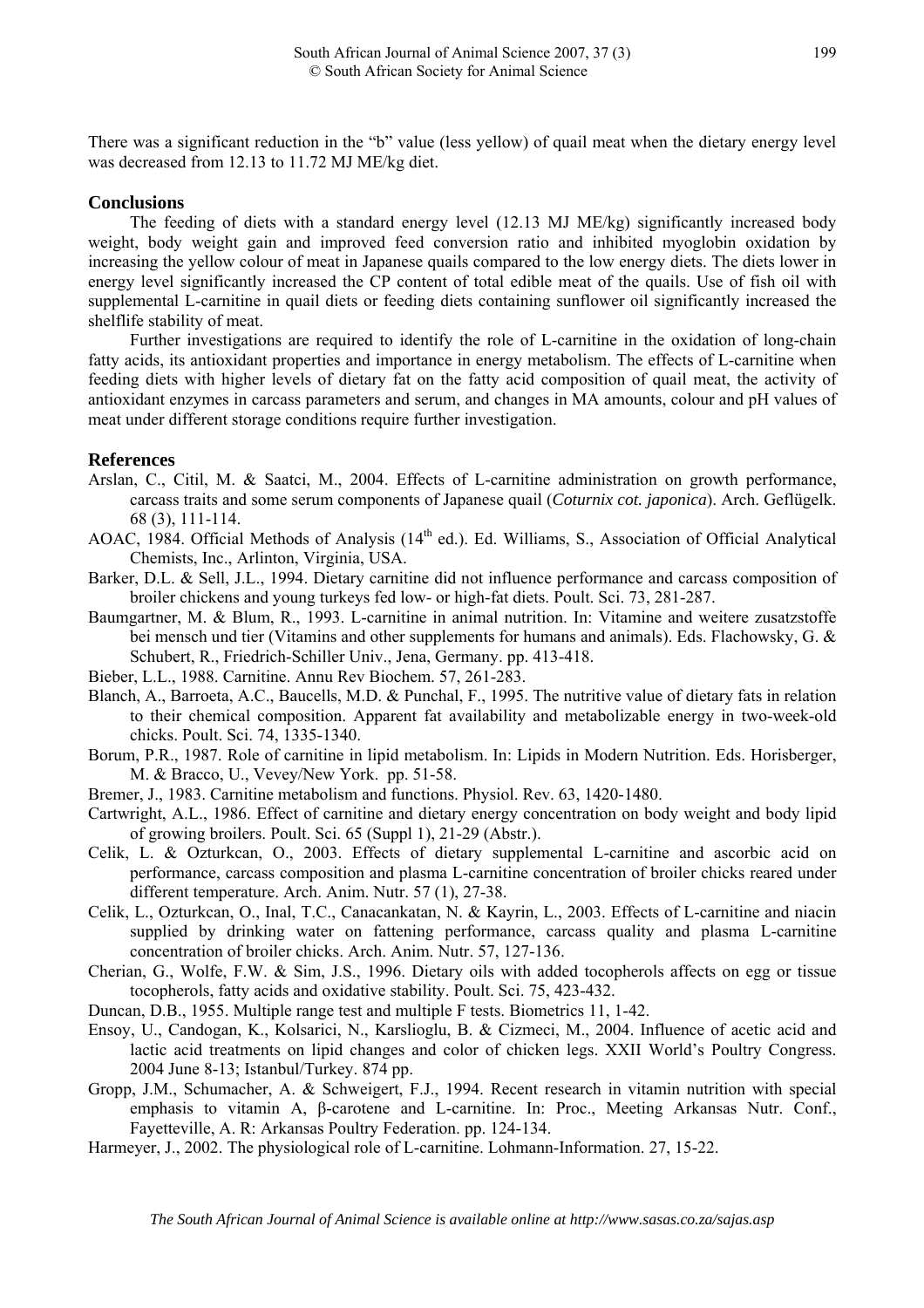- Harmeyer, J., Schlumbohm, C. & Baumgartner, M., 1998. Carnitine content in feed and food of vegetable and animal origin and the impact of processing on the content. In: Einfluss von erzeugung und verarbeitung auf die qualitat landwirtschaftlicher produkte, Ed VDLUFA Verlag, Darmstad, Germany. pp. 489-492. (In German).
- Janssens, G.P.J., Mast, J., Goddeeris, B.M., Cox, E., Hesta, M. & De Wilde, R.O.M., 2000. Enhanced specific antibody response to bovine serum albumin in pigeons due to L-carnitine supplementation. Br. Poult. Sci. 41, 448-453.
- Jensen, C., Lauridsen, C. & Bertelsen, G., 1998. Dietary vitamin E: Quality and storage stability of pork and poultry. Trends Food Sci. Technol. 9, 62-72.
- Kalaiselvi, T. & Panneerselvam, C., 1998. Effect of L-carnitine on the status of lipid peroxidation and antioxidants in aging rats. J. Nutr. Biochem. 9, 575-581.
- Kidd, M.T., Mcdaniel, C.D., Peebles, E.D., Barber, S.J., Corzo, A., Branton, A.L. & Woodworth, J.C., 2005. Breeder hen dietary L-carnitine affects progeny carcase traits. Br. Poult. Sci. 46, 97-103.
- Kita, K., Kato, S., Yaman, M.A., Okumura, J. & Yokota, H., 2002. Dietary L-carnitine increases plasma insulin-like growth factor–I concentration in chicks fed a diet with adequate dietary protein level. Br. Poult. Sci. 43, 117-121.
- Lauridsen, C., Buckley, D.J. & Morrissey, P.A., 1997. Influence of dietary fat and vitamin E supplementation on α-tocopherol levels and fatty acid profiles in chicken muscle membranal fractions and on susceptibility to lipid peroxidation. Meat Sci. 46, 9-22.
- Lawlor, J.B., Sheehy, P.J.A., Kerry, J.P., Buckley, D.J. & Morrissey, P.A., 1999. A note on the relationship between initial vitamin E content of four beef muscles and drip loss during refrigerated storage. Irish J. Agri. Food Res. 39, 261-266.
- Lawlor, J.B., Sheehan, E.M., Delahunty, C.M., Morrissey, P.A. & Kerry, J.P., 2003. Oxidative stability of cooked chicken breast burgers obtained from organic, free-range and conventionally reared animals. Int. J. Poult. Sci. 2 (6), 398-403.
- Leibetseder, J., 1995. Studies of L-carnitine effects in poultry. Arch. Anim. Nutr. 48, 97-108.
- Lettner, V.F., Zollitisch, W. & Halbmayer, E., 1992. Supplementation of L-carnitine in broiler diets. Soilculture 43, 161-167.
- Lien, T.F. & Horng, Y.M., 2001. The effect of supplementary dietary L-carnitine on the growth performance, serum components, carcase traits and enzyme activities in relation to fatty acid and β-oxidation of broiler chickens. Br. Poult. Sci. 42, 92-95.
- Lopez-Bote, C.J., Rey, A.I., Sanz, M., Gray, J.I. & Buckley, D.J., 1997. Dietary vegetable oils and α-tocopherol reduce lipid oxidation in rabbit muscle. J. Nutr. 127, 1176-1182.
- Mast, J., Buyse, J. & Goddeeris, B.M., 2000. Dietary L-carnitine supplementation increases antigen-specific immunoglobulin G production in broiler chickens. Br. J. Nutr. 83, 161-166.
- Matalliotakis, I., Koumantaki, Y., Evageliou, A., Matalliotakis, G., Goumenou, A. & Koumantakis, E., 2000. L-carnitine levels in the seminal plasma of fertile and infertile men: correlation with sperm quality. Int. J. Fertil. 45, 236-240.
- Neuman, S.L., Lin, T.L. & Hester, P.Y., 2002. The effect of dietary carnitine on semen traits of white leghorn roosters. Poult. Sci. 81, 495-503.
- NRC, 1994. Nutrient Requirements of Domestic Animals. Nutrient Requirements of Poultry (9th ed). National Academy Press, Washington, D.C., USA.
- O'Sullivan, C.M., Lynch, A.M., Lynch, P.B., Buckley, D.J. & Kerry, J.P., 2004a. Assessment of the antioxidant potential of food ingredients in fresh, previously frozen and cooked chicken patties. Int. J. Poult. Sci. 3, 337-344.
- O'Sullivan, C.M., Lynch, A.M., Lynch, P.B., Buckley, D.J. & Kerry, J.P., 2004b. Use of antioxidants in chicken nuggets manufactured with and without the use of salt and/or sodium tripolyphoshate: effects on product quality and shelflife stability. Int. J. Poult. Sci. 3, 345-353.
- Rabie, M.H. & Szilagyi, M., 1998. Effects of L-carnitine supplementation of diet differing in energy levels on performance, abdominal fat content and yield and composition of edible meat of broilers. Br. J. Nutr. 80, 391-400.
- Rabie, M.H., Szilagyi, M. & Gippert, T., 1997a. Effects of dietary L-carnitine supplementation and protein level on performance and degree of meatness and fatness of broilers. Acta Biol. Hung. 48, 221-239.